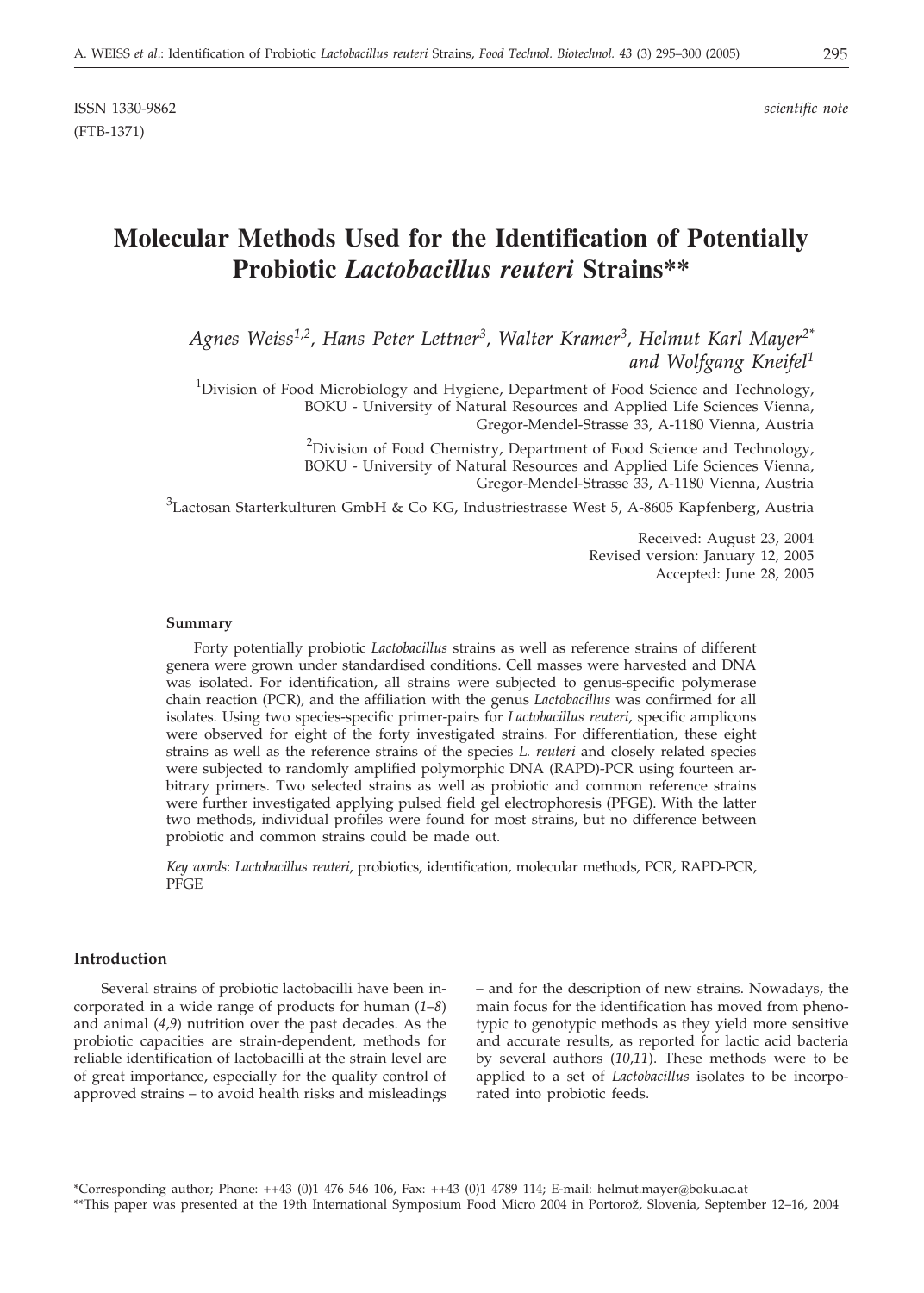# **Material and Methods**

### *Microorganisms*

Thirty-nine potentially probiotic *Lactobacillus* strains were isolated from samples from the intestines and the vagina of living, healthy animals, the intestines of just slaughtered animals and the diapers of human babies. For details see Table 1. Strains isolated from silage were included in this study for identification. For reference purposes, a strain collection of *Lactobacillus* strains (both common and probiotic) and of type strains of related genera was compiled and is shown in Table 2.

Table 1. Sources of *Lactobacillus* isolates

# *Growth conditions and harvesting of cell mass*

Lactobacilli and *Streptococcus thermophilus* were grown in MRS broth (Merck, Darmstadt, Germany) under anaerobic conditions at 37 °C for 24 h, and *Weissella confusa* at 30 °C. *Lactococcus lactis* subsp. *lactis* and *Pediococcus acidilactici* were grown in MRS broth under aerobic conditions at 30 °C. *Enterococcus faecium* and *Bifidobacterium animalis* were grown in brain heart infusion under anaerobic conditions at 37 °C for 24 and 48 h, respectively.

The cells were harvested by centrifugation at  $9300 \times$ *g* and 4 °C for 10 min. The pellets were washed twice with physiological saline. The cells were resuspended in

| Source                               | <b>Isolates</b>                                                                  |
|--------------------------------------|----------------------------------------------------------------------------------|
| Mammals (alive):                     |                                                                                  |
| faeces of sucking pigs               | L25, L86, L264, L268, L326, L457, L461, L479, L480, L522, L524, L533, L539, L550 |
| faeces of weaning pigs               | L281, L305, L404, L529                                                           |
| faeces of calves                     | L41, L47, L50, L103, L104                                                        |
| vaginal swabs of sows                | L443, L452, L454, L455, L456, L547                                               |
| faeces of human babies               | L720, L722, L865                                                                 |
| Mammals (instantly after slaughter): |                                                                                  |
| intestinal contents of sows          | L627, L654, L655, L657, L662, L665, L674                                         |
| Silage                               | R7, R8, R9, R10, R11, R12, R13, R14                                              |

Table 2. *Lactobacillus* type, and reference strains and strains of related genera

| Strain reference    | Genus - species - subspecies                    | Other name*                         |
|---------------------|-------------------------------------------------|-------------------------------------|
| $Lb$ 7              | L. $amylovorusT$                                | <b>DSM 20531</b>                    |
| $Lb$ 13             | $L.$ reuteri $T$                                | <b>DSM 20016</b>                    |
| Lb $21+$            | L. reuteri                                      | Isolate (commercial dairy drink)    |
| $Lb$ 23             | $L.$ plantarum $T$                              | <b>DSM 20174</b>                    |
| Lb 32               | L. buchneri <sup>T</sup>                        | <b>DSM 20057</b>                    |
| Lb 34               | $L.$ brevis $T$                                 | <b>DSM 20054</b>                    |
| Lb 87               | L. reuteri                                      | Isolate (commercial probiotic feed) |
| Lb 89               | L. reuteri                                      | Isolate (commercial probiotic feed) |
| Lb 90               | $L.$ kefiri $T$                                 | <b>DSM 20587</b>                    |
| Lb 95               | $L.$ fermentum $T$                              | <b>DSM 20052</b>                    |
| Lb 145              | L. reuteri                                      | <b>DSM 20015</b>                    |
| Lb 162              | L. reuteri                                      | LMG 13046                           |
| Lb 164              | L. reuteri                                      | LMG 18238                           |
| Lb 168              | L. reuteri                                      | <b>DSM 12246</b>                    |
| $R 21$ <sup>+</sup> | L. reuteri                                      | Isolate (commercial dairy drink)    |
| Lc                  | Lactococcus lactis subsp. cremoris <sup>T</sup> | <b>DSM 20069</b>                    |
| En                  | Enterococcus faecium <sup>T</sup>               | <b>DSM 20477</b>                    |
| Sc                  | Streptococcus thermophilus $^{T}$               | <b>DSM 20617</b>                    |
| Pd                  | Pediococcus acidilactici <sup>T</sup>           | <b>DSM 20284</b>                    |
| Ws                  | Weissella confusa <sup>1</sup>                  | <b>DSM 20196</b>                    |
| <b>Bf</b>           | Bifidobacterium animalis $^T$                   | <b>DSM 20104</b>                    |

\*DSM – Deutsche Sammlung von Mikroorganismen und Zellkulturen GmbH, Braunschweig, Germany; LMG – BCCM™/LMG, Laboratorium voor Microbiologie, Universiteit Gent, Gent, Belgium

† Lb 21 and R21 are identical strains isolated at two different occasions

<sup>T</sup>Type strain of a species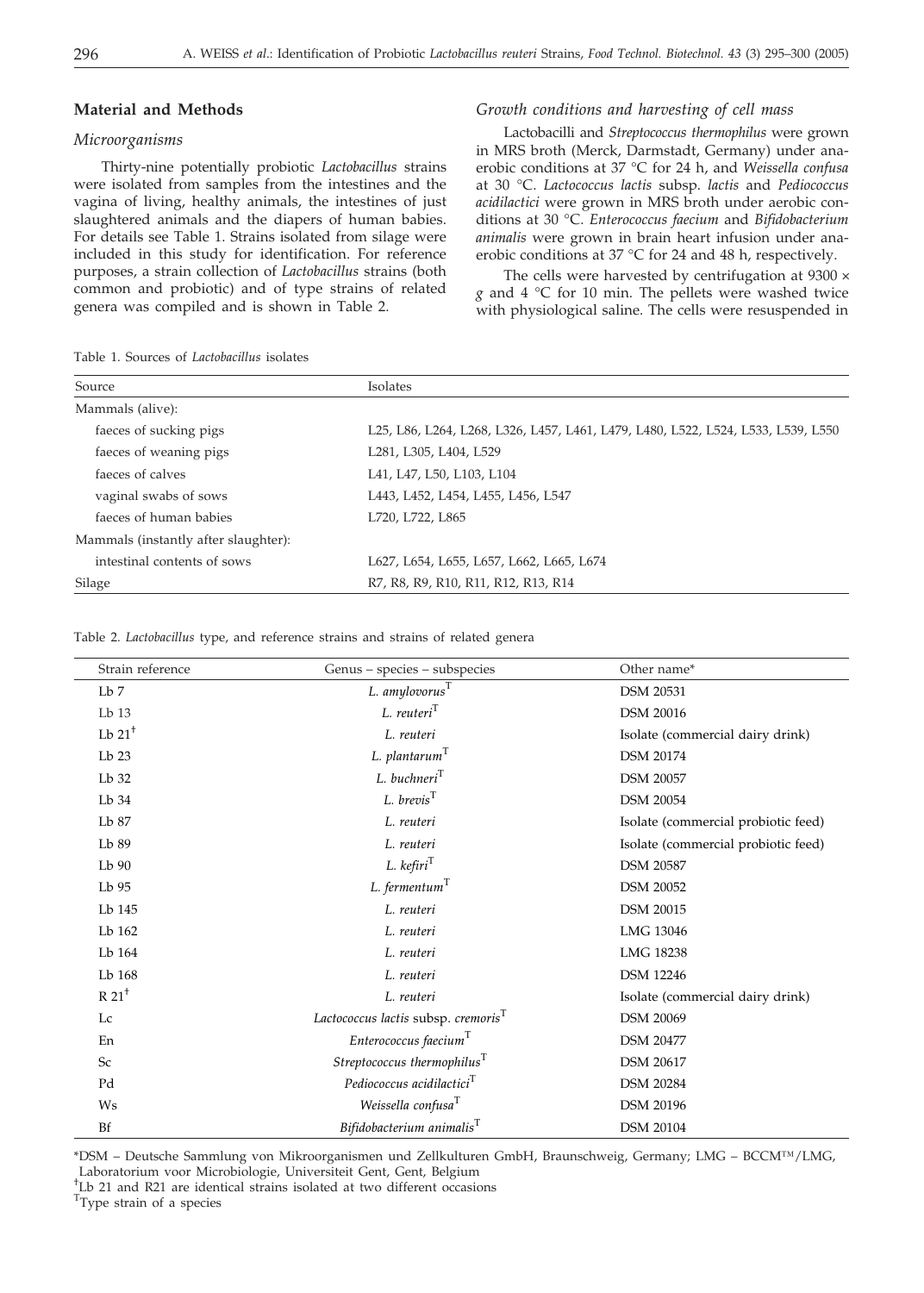EDTA solution (50 mM, pH=8.0) and portioned into tubes. The tubes were centrifuged, the supernatants were discarded, and the cell masses were stored in the freezer at –20 °C until further use.

#### *Isolation of DNA*

DNA was isolated from the bacterial cells according to the standard procedure published by Ausubel *et al.* (*12*).

#### *Genus- and species-specific PCR*

PCR primers applied are given in Table 3 and were purchased at MWG Biotech, Ebersberg, Germany. The reaction mixtures (25  $\mu$ L) contained 10 pmol of each primer, 0.2 mM of each dNTP,  $1 \times PCR$  buffer (10 mM Tris--HCl, pH=8.8, 1.5 mM  $MgCl<sub>2</sub>$ , 50 mM KCl, 0.1 % Triton  $X-100$ ), 0.5 µL of DNA solution and 0.5 U of DyNAzyme Polymerase (Finnzymes Oy, Espoo, Finland). The mixtures were overlaid with mineral oil. Amplification was carried out in a TRIO-Thermoblock TB-1 thermal cycler (Biometra, Hamburg, Germany) as follows: initial denaturation at 95 °C for 5 min, followed by 35 cycles consisting of denaturation at 95 °C for 1 min, annealing for 1 min, and extension at 72 °C for 1 min, and a final 8- -minute extension step at 72 °C. The following annealing temperatures were chosen: Lb1/Lb2 54 °C, LbLMA1-rev/ R16-1 56 °C, Lreu-1/Lreu-4 60 °C and Lfpr/Reu 55 °C. The PCR products were stored at 4 °C. Aliquots of the PCR products were separated by horizontal 2 % agarose gel electrophoresis in TBE buffer pH=8.0 (44.5 mM Tris-borate, 1 mM EDTA). A 100-bp DNA ladder was used as a reference. Gels were stained with ethidium bromide  $(1 \mu g/mL)$  and visualised under UV light.

Table 3. Primers applied for genus- and species-specific PCR

| Name                 | Sequence 5'-3'                | Refe-<br>rence |  |  |
|----------------------|-------------------------------|----------------|--|--|
| genus-specific PCR   |                               |                |  |  |
| Lb1                  | AGA GTT TGA TCA TGG CTC AG    | 13             |  |  |
| 1h2                  | CGG TAT TAG CAT CTG TTT CC    |                |  |  |
| LbLMA1-rev           | CTC AAA ACT AAA CAA AGT TTC   | 14             |  |  |
| R <sub>16-1</sub>    | CTT GTA CAC ACC GCC CGT CA    |                |  |  |
| species-specific PCR |                               |                |  |  |
| Lreu-1               | CAG ACA ATC TTT GAT TGT TTA G | 15             |  |  |
| $Lren-4$             | GCT TGT TGG TTT GGG CTC TTC   |                |  |  |
| Lfpr                 | GCC GCC TAA GGT GGG ACA GAT   | 16             |  |  |
| Reu                  | AAC ACT CAA GGA TTG TCT GA    |                |  |  |

# *RAPD-PCR*

The primers 1 to 14 as described in Table 4 were applied. The reaction mixtures  $(25 \mu L)$  contained 25 pmol of primer, 0.2 mM of each dNTP,  $1 \times PCR$  buffer (10 mM Tris-HCl, pH=8.8, 1.5 mM MgCl<sub>2</sub>, 50 mM KCl, 0.1 % Triton  $X-100$ ), 0.5 µL of DNA solution and 1 U of DyNAzyme Polymerase (Finnzymes Oy). The mixtures were overlaid with mineral oil. The amplification was carried out in the same cycler as described above, as follows: initial denaturation at 95 °C for 5 min, followed by 45

Table 4. Primers applied for RAPD-PCR

| Name           | Sequence 5'-3' | Other name        | Reference |
|----------------|----------------|-------------------|-----------|
| 1              | GGT GCG GGA A  |                   | 17        |
| $\overline{2}$ | GTT TCG CTC C  |                   | 17        |
| 3              | GTA GAC CCG T  |                   | 18        |
| 4              | AAG AGC CCG T  |                   | 17        |
| 5              | AAC GCG CAA C  |                   | 17        |
| 6              | CCC GTC AGC A  |                   | 17        |
| 7              | AGC AGC GTG G  |                   | 19        |
| 8              | ACG CGC CCT    |                   | 20        |
| 9              | ACG GTC TTG G  | <b>SCHAEFER</b>   | 21        |
| 10             | TGC CGA GCT G  | $OPA-02$          | 21        |
| 11             | TGG GCG TCA A  | $OPI - 02$        | 22        |
| 12             | ACG CAG GCA C  | OPL-05            | 22        |
| 13             | GCG ATC CCC A  | CRA <sub>23</sub> | 23        |
| 14             | GGG AAC GTC T  | $OMP-05$          | 24        |

cycles consisting of denaturation at 95 °C for 1 min, annealing at 36 °C for 1 minute, and extension at 72 °C for 2 min, and a final 8-minute extension step at 72 °C. The PCR products were stored at 4 °C. Aliquots of the PCR products were separated by horizontal electrophoresis using CleanGels (Amersham Pharmacia, Uppsala, Sweden). A 100-bp DNA ladder was used as a reference. The gels were silver-stained.

# *PFGE*

Inserts were prepared as described by Mayer *et al.* (*25*) and were stored at 4 °C. Prior to use, they were equilibrated in TE buffer (10 mM Tris-HCl, 1 mM EDTA) and twice in NEB 3 buffer (New England BioLabs, Beverly, MA, USA). The DNAs were restricted with *Not*I in a solution of 1 % BSA in NEB 3 buffer  $(10 \text{ U }$  *Not*I/ $\mu$ L) at 37 °C for at least 18 h. The buffer was discarded, and the inserts were kept in TE buffer at  $4 °C$  for at least 1 h. The inserts were loaded to a 1.1 % agarose gel and were fixed with 0.8 % low-melting agarose solution. As a reference, MidRange I PFG marker (New England BioLabs) was used. The separation was carried out in a Gene Navigator System (Amersham Pharmacia) at 175 V for 24 h at 13 °C using a hexagonal electrode. As initial pulse time 5 s and as final 25 s were chosen. Gels were stained and visualised as described above.

# **Results and Discussion**

# *Genus- and species-specific PCR*

Higher selectivity for the genus *Lactobacillus* was observed for the primer-pair LbLMA1-rev/R16-1 than for Lb1/Lb2, as no false-positive amplicons were found with the former primer-pair for strains of related genera (see Fig. 1). Polymorphisms of the PCR-products, which were of indicative value concerning the species affiliation of the strains, were observed in accordance with literature (*14*,*26*). Using the primer-pair LbLMA1-rev/R16-1, all forty isolates were assigned to the genus *Lactobacillus*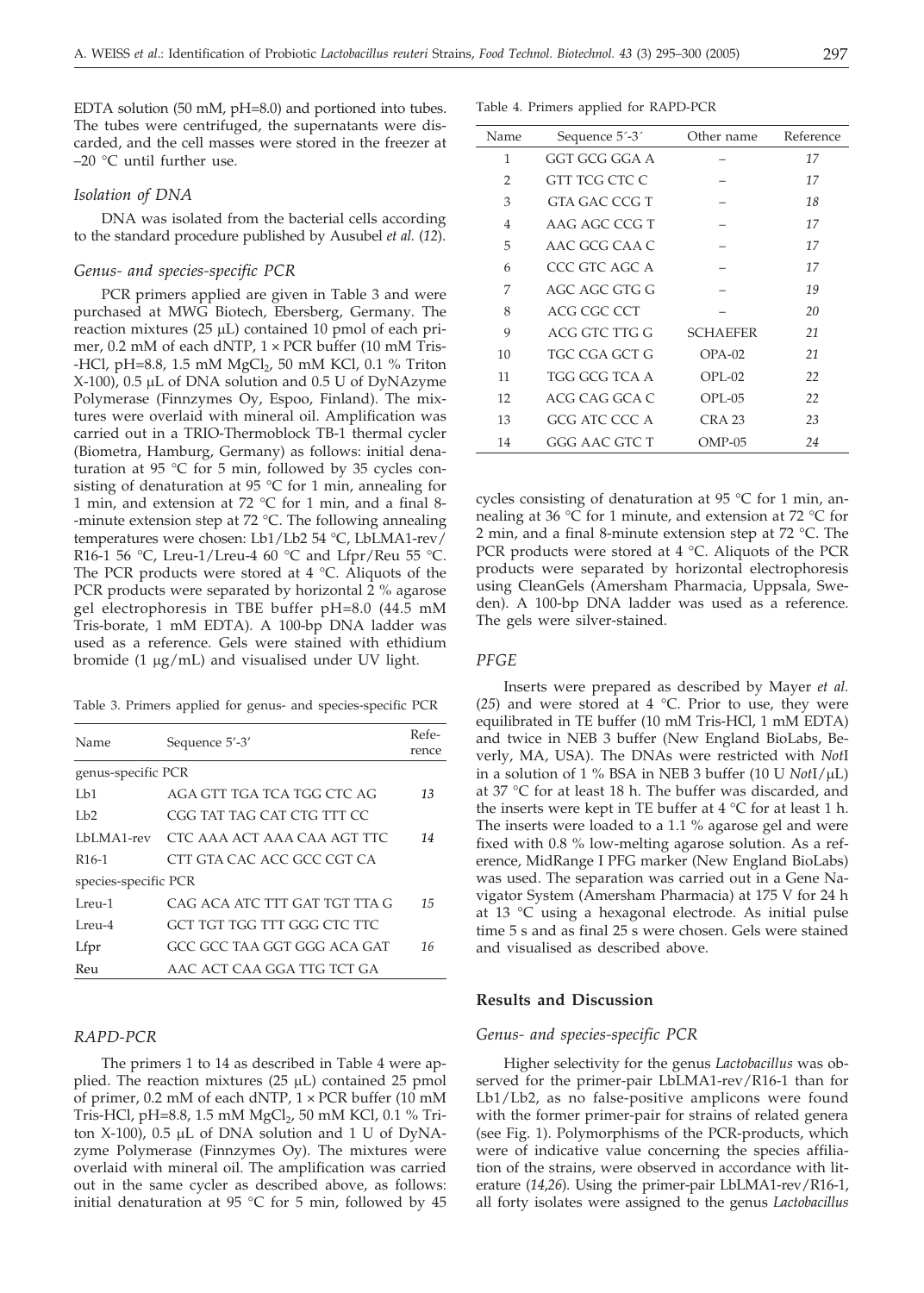(data not shown), thus confirming the results of prior studies with these strains.



**Fig. 1.** Patterns of strains of the genera *Lactobacillus*, *Lactococcus*, *Enterococcus*, *Streptococcus*, *Pediococcus*, *Weissella* and *Bifidobacterium* with the primer-pairs Lb1/Lb2 (left) and LbLMA1-rev/R16-1 (right) separated in a 2 % agarose gel and visualised by ethidium bromide staining. M: 100-bp DNA ladder; 1: Lb 13; 2: Lb 23; 3: Lb 7; 4: Lc; 5: En; 6: Sc; 7: Pd; 8: Ws; 9: Bf (for details see Table 2)

Identical results were obtained for the two species- -specific primer-pairs (see Figs. 2 and 3), supporting the correctness of the method. For strains of the related species *L. buchneri*, *L. brevis*, *L. kefiri* and *L. fermentum* neither of the primer-pairs gave amplicons, while all the positive controls (lanes 48 to 50) did. Eight of the forty isolates, namely L41, L103, L104, L281, L305, L457, L461 and L722, were thus identified as *L. reuteri*. These strains gave no amplicons when checking for other *Lactobacillus* species by species-specific PCR (data not shown). As it is also evident from Table 1, four strains were isolated from pigs, three from calves and one from a human baby. The results of this study are biased and neither qualitatively nor quantitatively representative for the samples drawn, as the investigated strains were pre-selected from a large number of isolates on account of other criteria. Nevertheless, the results gained are in accordance with literature (*27*,*28*).

# *RAPD-PCR*

This method is fast and easy to perform, but not all strains could be differentiated at once. Selected results of two arbitrary primers are shown in Fig. 4. With pri-



**Fig. 2.** Patterns of strains of the species *L. reuteri* with the primers Lreu-1/Lreu-4 separated ina2% agarose gel and visualised by ethidium bromide staining. M: 100-bp DNA ladder; 1: L25; 2: L41; 3: L47; 4: L50; 5: L86; 6: L103; 7: L104; 8: L264; 9: L268; 10: L281; 11: L305; 12: L326; 13: L404; 14: L443; 15: L452; 16: L454; 17: L455; 18: L456; 19: L457; 20: L461; 21: L479; 22: L480; 23: L522; 24: L524; 25: L529; 26: L533; 27: L539; 28: L547; 29: L550; 30: L627; 31: L654; 32: L655; 33: L657; 34: L662; 35: L665; 36: L674; 37: L720; 38: L722; 39: L865; 40: R7; 41: R8; 42: R9; 43: R10; 44: R11; 45: R12; 46: R13; 47: R14; 48: Lb 13; 49: Lb 21; 50: R21; 51: Lb 32; 52: Lb 34; 53: Lb 90; 54: Lb 95 (for details see Tables 1 and 2)



**Fig. 3.** Patterns of strains of the species *L. reuteri* with the primers Lfpr/Reu separated in a 2 % agarose gel and visualised by ethidium bromide staining. Samples were loaded to the gel in the same order as described in Fig. 2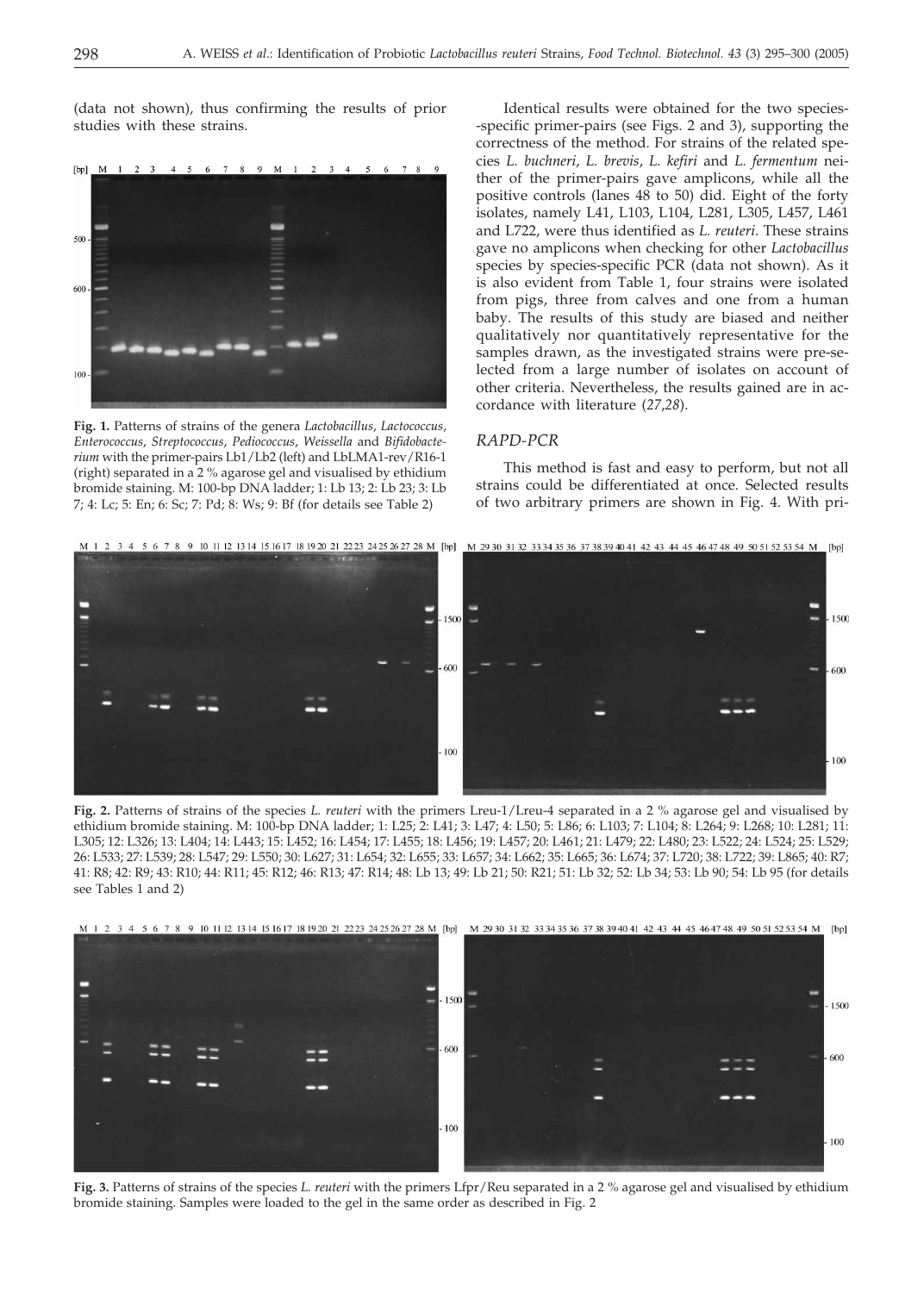

**Fig. 4.** RAPD-PCR patterns of strains of the species *L. reuteri* with the primers 3 (left) and 4 (right) separated in a CleanGel and visualised by silver-staining. M: 100-bp DNA ladder; 1: L41; 2: L103; 3: L104; 4: L281; 5: L305; 6: L457; 7: L461; 8: L722; 9: Lb 13; 10: R21; 11: Lb 87; 12: Lb 89 (for details see Tables 1 and 2)

mer 3, the strains isolated from calves (lanes 1, 2 and 3) showed similar patterns, as did the strains isolated from sucking pigs (lanes 6 and 7). The strains isolated from weaning pigs and from the human baby gave individual products. The profiles of the isolates were discernible and distinct from the type (lane 9) and reference strains (lanes 10 to 12). With primer 4, similar results were found for the isolates from calves, while those from sucking pigs displayed distinct patterns. Gänzle and Vogel (*29*) had described previously that not all *L. reuteri* strains from different sources could be discriminated on account of their RAPD-PCR patterns with one arbitrary primer. Thus, only with a combination of the results of these and further primers the isolates were distinguished.

#### *PFGE*

Individual profiles were found for selected *L. reuteri* strains, both isolates and common as well as probiotic reference strains (see Fig. 5), which is in accordance with



**Fig. 5.** PFGE patterns of *L. reuteri* strains digested with *Not*I, pulse time gradient 5–25 s. M: MidRange I PFG marker; 1: L461; 2: L722; 3: Lb 13; 4: Lb 21; 5: Lb 87; 6: R21; 7: Lb 145; 8: Lb 162; 9: Lb 164; 10: Lb 168 (for details see Tables 1 and 2)

literature (*30*). For the isolates Lb 21 and R21, the same strain isolated at two different occasions, identical patterns were observed. Thus, despite its complexity and costs, this method proved to be robust and most suitable for the differentiation and identification of *L. reuteri* strains. Similar results as in this study were obtained by Yeung *et al.* (*31*) for four probiotic *L. reuteri* strains digested with *Sma*I and *Not*I. While Sánchez *et al.* (*32*) attest PFGE a better discriminatory power for lactobacilli at the species level than RAPD-PCR, they achieved heightened discrimination by applying combined numerical analysis of the results from both.

### **Conclusions**

Genus- and species-specific PCR proved to be powerful methods for identification of *Lactobacillus* strains from intestinal and environmental samples. PFGE posed a more reliable tool for the differentiation at the strain level than RAPD-PCR, as strain-specific patterns were observed.

# *Acknowledgments*

The technical assistance of Gudrun Haboeck with the isolation of *Lactobacillus* strains as well as of Susanne Awe with the screening of RAPD-PCR primers is gratefully acknowledged. Prof. M. Jakobson of the Royal Veterinary and Agricultural University, Denmark, is gratefully acknowledged for providing the strain *L. reuteri* DMS 12246.

# **References**

- *1.* C. Stanton, G. Gardiner, P.B. Lynch, J.K. Collins, G. Fitzgerald, R.P. Ross, Probiotic cheese, *Int. Dairy J. 8* (1998) 491–496.
- *2.* K.J. Heller, Probiotic bacteria in fermented foods: Product characteristics and starter organisms, *Am. J. Clin. Nutr. 73* (2001) 374S–379S.
- *3.* A. Lourens-Hattingh, B.C. Viljoen, Yoghurt as probiotic carrier food, *Int. Dairy J. 11* (2001) 1–17.
- *4.* G. Reuter, Probiotika Möglichkeiten und Grenzen ihres Einsatzes in Lebensmitteln, im Tierfutter und in pharmazeutischen Präparaten für Mensch und Tier, *Berl. Munch. Tierarztl. Wochenschr. 114* (2001) 410–419.
- *5.* W.P. Charteris, P.M. Kelly, L. Morelli, J.K. Collins, Edible table (bio)spread containing potentially probiotic *Lactobacillus* and *Bifidobacterium* species, *Int. J. Dairy Technol. 55* (2002) 44–56.
- *6.* G. Jahreis, H. Vogelsang, G. Kiessling, R. Schubert, C. Bunte, W.P. Hammes, Influence of probiotic sausage (*Lactobacillus paracasei*) on blood lipids and immunological parameters of healthy volunteers, *Food Res. Int. 35* (2002) 133– 138.
- *7.* M. De Vrese, Probiotische Käse, *Deutsche Milchwirtschaft, 54* (2003) 1066–1070.
- *8.* G. Godward, K. Kailasapathy, Viability and survival of free and encapsulated probiotic bacteria in Cheddar cheese, *Milchwissenschaft*, *58* (2003) 624–627.
- *9.* G.W. Tannock, Studies on the intestinal microflora: A prerequisite for the development of probiotics, *Int. Dairy J. 8* (1998) 527–533.
- *10.* S. Lick, Review: Typing systems for lactobacilli, *Milchwissenschaft*, *58* (2003) 256–260.